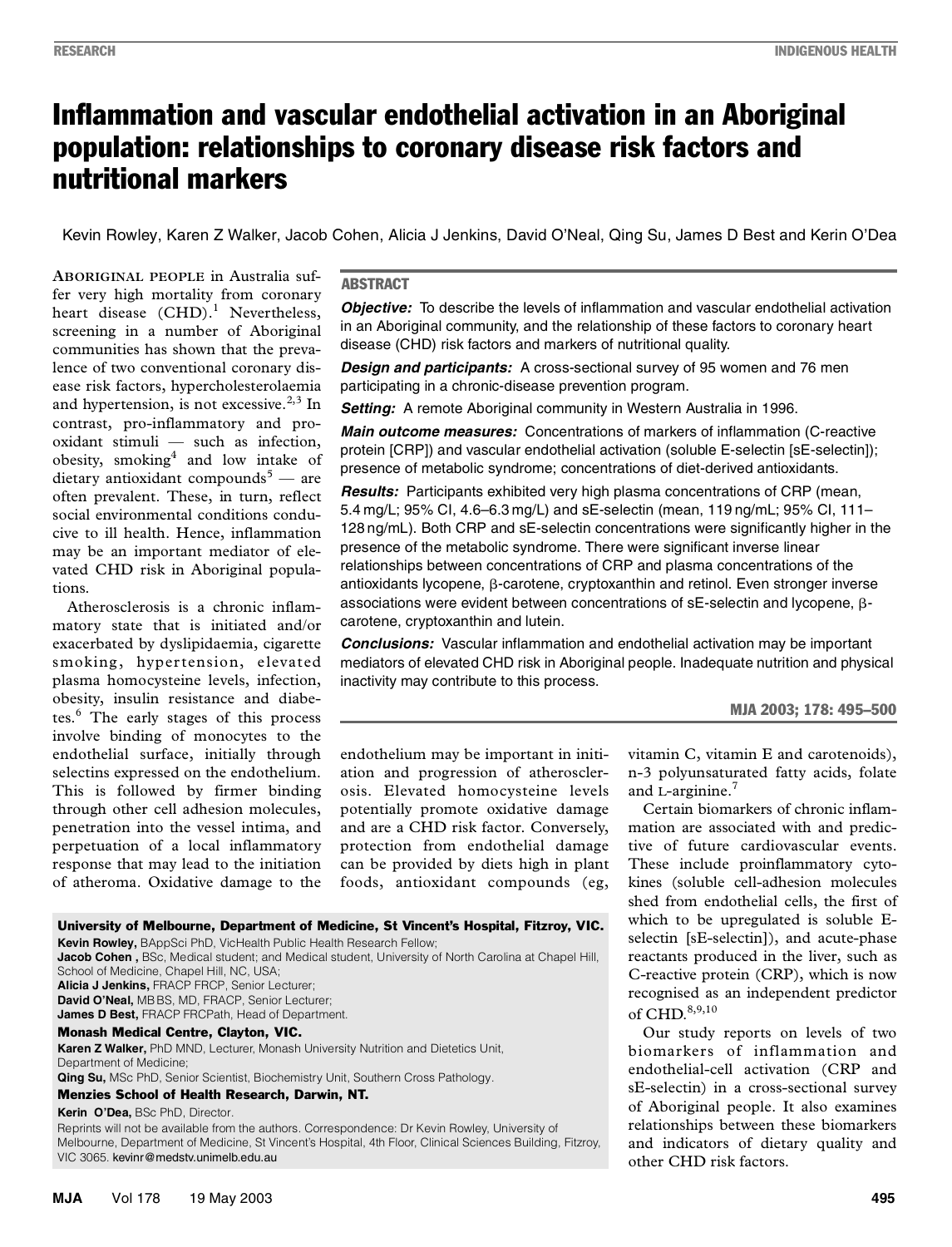#### 1: Clinical characteristics of participants (data given as mean [or geometric mean\*] and 95% CI, except for prevalences, which are given as percentages)

|                                      | <b>Desirable</b> |                     |                     |                     |
|--------------------------------------|------------------|---------------------|---------------------|---------------------|
|                                      | range            | Men $(n=76)$        | Women $(n=95)$      | All $(n=171)$       |
| Age (years)                          |                  | 38 (34-42)          | $37(34 - 41)$       | 38 (35-40)          |
| Body mass index (kg/m <sup>2</sup> ) | < 25             | 23.7 (22.8–24.7)    | 26.7 (25.6–27.8)    | 25.4 (24.6–26.2)    |
| Current smoking (%)                  |                  | 57%                 | 38%                 | 46%                 |
| Hypertension (%)                     |                  | 12%                 | 18%                 | 15%                 |
| Diabetes (%)                         |                  | 25%                 | 28%                 | 27%                 |
| Impaired glucose tolerance<br>(% )   |                  | 20%                 | 22%                 | 21%                 |
| Fasting insulin $(\mu U/mL)^*$       | $5 - 15$         | $15(13-18)$         | 19 (17–21)          | $17(16-19)$         |
| Insulin resistance (HOMA)*           | < 4              | $4.1(3.4 - 4.9)$    | $5.3(4.6-6.0)$      | $4.7(4.2 - 5.3)$    |
| Total cholesterol (mmol/L)           | < 5.5            | $4.8(4.6 - 5.1)$    | $4.5(4.3 - 4.8)$    | $4.7(4.5 - 4.8)$    |
| HDL-cholesterol (mmol/L)             | >1.0             | $0.86(0.81 - 0.91)$ | $0.88(0.84 - 0.92)$ | $0.87(0.84 - 0.90)$ |
| Triglycerides (mmol/L)*              | < 2.0            | $1.9(1.6 - 2.2)$    | $1.6(1.5-1.8)$      | $1.7(1.6-1.9)$      |
| Homocysteine (µmol/L)*               | < 15             | 13.6 (12.4-15.0)    | $11.3(10.4 - 12.2)$ | 12.3 (11.6–13.1)    |
| Carotenoids $(\mu g/dL)^*$           | $^\mathrm{+}$    | $26(23-30)$         | 28 (26-31)          | $27(25-29)$         |
| C-reactive protein (mg/L)*           | < 2.9            | $4.1(3.2 - 5.2)$    | $6.6(5.4 - 8.1)$    | $5.4(4.6-6.3)$      |
| Soluble E-selectin (ng/mL)*          | $12 - 81$        | 119 (107-132)       | 120 (108-132)       | 119 (111–128)       |

 $\dagger$  Median for an Australian reference population was 88  $\mu$ g/dL. HDL = high-density lipoprotein. HOMA = homoeostasis model assessment.

#### METHODS

#### *Recruitment and screening*

Participants were volunteers undergoing CHD risk-factor screening in 1996 as part of an evaluation of a communitydirected intervention program. Screening was offered to all residents aged 15 years or over in a remote Aboriginal community in Western Australia. Our analyses are based on 95 women and 76 men, representing 67% of the eligible adult population present in the community at the time of screening. The survey sample did not differ significantly from the target population with respect to age and sex distribution. Non-responders were younger on average (mean age, 29 years) and included a higher proportion of men (71%).

Age was determined by self-report in the majority of cases and from clinical records for the remainder. Anthropometric measurements (weight, height, waist and hip circumferences) were performed using standard techniques. Blood pressure, recorded using an automated Dinamap Vital Signs Monitor (Critikon Inc., Tampa, Fla), was expressed as the mean of three measurements taken after the participant had been seated quietly for five minutes. Fasting blood samples were collected by venepuncture. Participants were then given a 75 g oral glucose load (except those with a clearly elevated fasting glucose level as indicated by a bloodglucose meter reading), and a second blood sample was collected 2 h after the start of glucose ingestion. Samples were kept cold until centrifugation (within 6 h), and plasma samples were frozen immediately thereafter. Samples were held at –20°C until transfer to –80°C storage (within two weeks).

#### *Biochemical analyses*

The biochemical analyses carried out and the methods used were as follows:

■ Plasma glucose, cholesterol and triglyceride levels: standard, automated, colorimetric methods using commercial reagents (Hitachi 704 autoanalyser; Boehringer Mannheim, Sydney, NSW); ■ Plasma insulin concentration: radioimmunoassay using commercial reagents (Linco Research Inc, St Louis, Mo);

■ Plasma homocysteine concentration: automated fluorescence polarisation

immunoassay (IMx autoanalyser; Abbott Laboratories, Abbott Park, Ill);

**Plasma carotenoid,**  $\alpha$ **-tocopherol and** retinol concentrations: high-pressure liquid chromatography; $11$ 

■ Plasma CRP concentration: highsensitivity commercial assay (BN-A nephelometer; Dade Behring Diagnostics, Lane Cove, NSW);

■ Plasma sE-selectin concentration: enzyme-linked immunosorbent assay (R&D Systems, Minneapolis, Minn);

■ Insulin resistance: homoeostasis model assessment (HOMA).<sup>12</sup>

#### *Diagnostic criteria*

The diagnostic criteria for the CHDrelated conditions we assessed were as follows:

■ Hypertension: systolic blood pressure  $\geq 140$  mm Hg and/or diastolic blood pressure  $\geq 90$  mm Hg and/or current antihypertensive medication;

■ Diabetes: fasting plasma glucose concentration  $\geq 7.0$  mmol/L and/or 2 h plasma glucose concentration  $\geq 11.1$  mmol/L;

■ Impaired glucose tolerance: 2 h plasma glucose concentration 7.8–11.0 mmol/L;

■ Metabolic syndrome: having three or more of abdominal obesity (waist circumference > 102 cm for men or > 88 cm for women), plasma triglyceride concentration  $\geq 1.7$  mmol/L, plasma HDL-cholesterol concentration < 1.1 mmol/L for men or < 1.3 mmol/L for women, blood pressure  $\geq 130/85$ , and fasting plasma glucose concentration  $\geq 6.1$  mmol/L.<sup>13</sup>

#### *Statistical analyses*

Statistical analyses were performed using an SPSS statistical software package.14 Continuous data are presented as the mean and 95% CI. Variables that had skewed distributions (ie, concentrations of insulin, triglycerides, homo $c$ ysteine, carotenoids,  $\alpha$ -tocopherol, CRP and sE-selectin) were log-transformed before analysis. Average levels of these variables are expressed as the geometric mean and 95% CI.

Relationships between CRP or sEselectin levels and CHD risk factors were examined using Pearson productmoment correlation coefficients. Gen-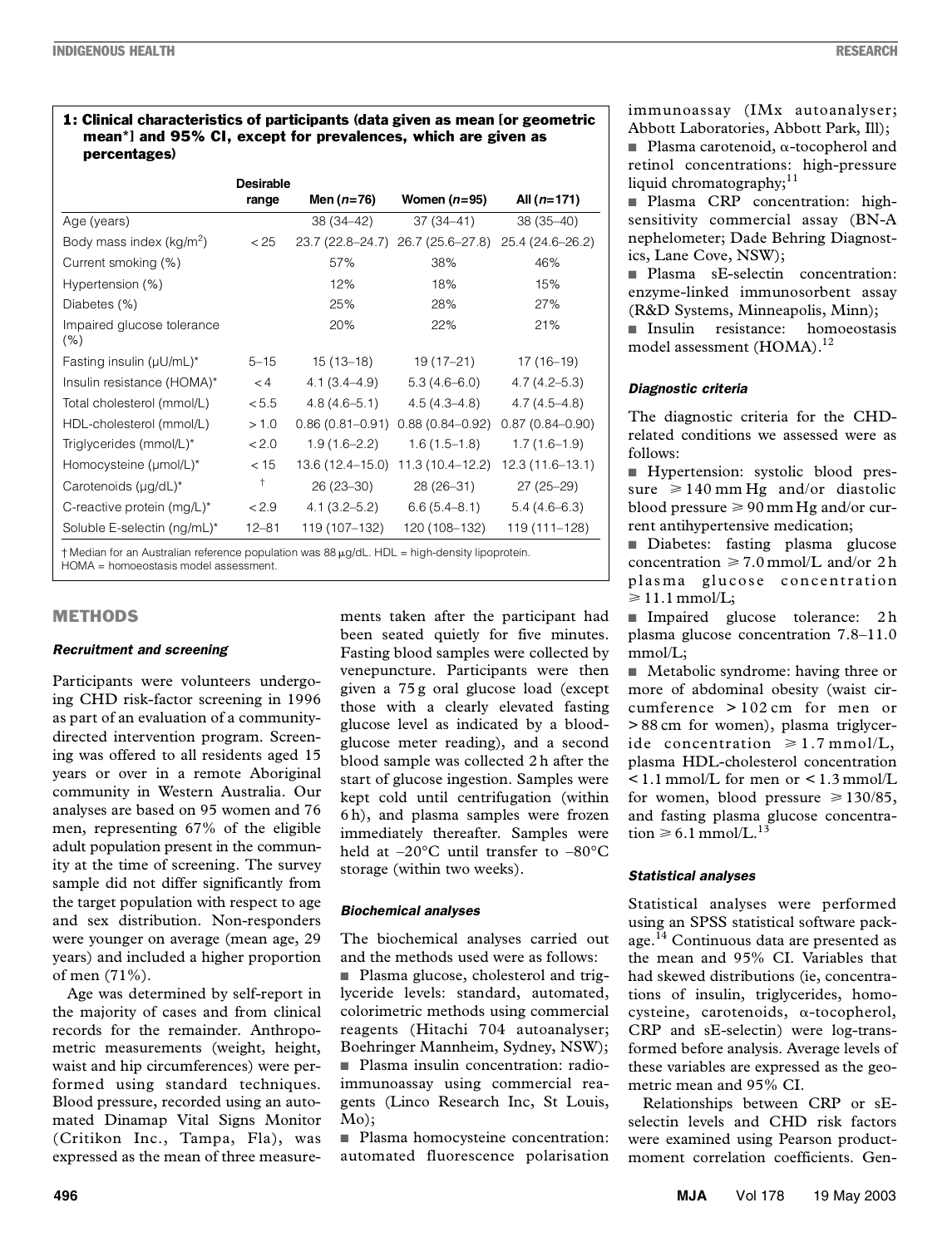#### 2: Bivariate correlations of C-reactive protein and soluble E-selectin with coronary heart disease risk factors and nutritional markers (data given as Pearson product-moment correlation coefficients  $[A^*]$

|                                          | C-reactive protein <sup>†</sup> |                       |                       | Soluble E-selectin <sup>†</sup> |                      |                       |
|------------------------------------------|---------------------------------|-----------------------|-----------------------|---------------------------------|----------------------|-----------------------|
|                                          | Men                             | Women                 | All                   | Men                             | Women                | All                   |
| Age                                      | $0.271^{\ddagger}$              | $0.294^{\frac{5}{3}}$ | 0.265                 | 0.042                           | 0.206 <sup>‡</sup>   | 0.133                 |
| Body mass index                          | 0.056                           | $0.369$ <sup>1</sup>  | $0.299$ <sup>11</sup> | 0.276 <sup>‡</sup>              | $0.291$ <sup>§</sup> | $0.272$ <sup>11</sup> |
| Waist: hip<br>circumference ratio        | 0.288 <sup>‡</sup>              | $0.337$ <sup>§</sup>  | $0.315$ <sup>1</sup>  | 0.330 <sup>§</sup>              | $0.334$ <sup>§</sup> | $0.330$ <sup>11</sup> |
| Systolic BP                              | 0.098                           | 0.310 <sup>§</sup>    | 0.176 <sup>‡</sup>    | 0.060                           | $0.261^{\ddagger}$   | 0.176 <sup>‡</sup>    |
| Diastolic BP                             | 0.200                           | $0.302$ <sup>§</sup>  | $0.228$ <sup>§</sup>  | 0.149                           | $0.244^{\ddagger}$   | $0.202^{\ddagger}$    |
| Fasting glucose                          | $0.315$ <sup>§</sup>            | 0.141                 | 0.218 <sup>§</sup>    | 0.237 <sup>‡</sup>              | 0.238 <sup>‡</sup>   | $0.237$ <sup>§</sup>  |
| 2-hour glucose                           | $0.291^{\ddagger}$              | 0.230 <sup>‡</sup>    | $0.266$ <sup>§</sup>  | 0.180                           | $0.261^{\ddagger}$   | $0.227$ <sup>§</sup>  |
| Fasting insulin <sup>t</sup>             | 0.178                           | 0.151                 | $0.197^{\ddagger}$    | $0.234^{\ddagger}$              | 0.194                | $0.209$ <sup>§</sup>  |
| Insulin resistance<br>$(HOMA)^{\dagger}$ | 0.286 <sup>‡</sup>              | 0.238 <sup>‡</sup>    | $0.287$ <sup>1</sup>  | $0.291^{\ddagger}$              | $0.325$ <sup>§</sup> | $0.300$ <sup>11</sup> |
| Total cholesterol                        | 0.129                           | 0.023                 | 0.029                 | 0.084                           | 0.106                | 0.095                 |
| HDL-cholesterol                          | $-0.265^{\ddagger}$             | $-0.121$              | $-0.161^{\ddagger}$   | $-0.099$                        | $-0.216^{\ddagger}$  | $-0.163^{\ddagger}$   |
| Triglycerides <sup>†</sup>               | 0.083                           | 0.185                 | 0.093                 | 0.301 <sup>‡</sup>              | $0.289$ <sup>§</sup> | $0.288$ <sup>1</sup>  |
| Homocysteine <sup>†</sup>                | 0.020                           | 0.044                 | $-0.022$              | 0.013                           | 0.139                | 0.078                 |
| $C$ arotenoids <sup>†</sup>              | $-0.271$ <sup>‡</sup>           | $-0.293$ <sup>§</sup> | $-0.256$ <sup>§</sup> | $-0.279$ <sup>‡</sup>           | $-0.226^{\ddagger}$  | $-0.248$ <sup>§</sup> |
| Retinol                                  | $-0.089$                        | $-0.178$              | $-0.187^{\ddagger}$   | 0.107                           | 0.155                | 0.128                 |
| $\alpha$ -Tocopherol <sup>†</sup>        | 0.059                           | 0.056                 | 0.042                 | $-0.054$                        | 0.114                | 0.045                 |

\**r* describes degree of linear association between two variables (1 indicates a perfect positive correlation,

–1 a perfect inverse correlation, 0 no association at all). † Log-transformed. ‡*P*< 0.05. § *P* < 0.01.

¶*P* < 0.001. BP = blood pressure. HDL = high-density lipoprotein. HOMA = homeostasis model

assessment.

eral linear modelling was used to compare concentrations of CRP and sEselectin between metabolic syndrome categories, with age, cholesterol concentrations and carotenoid concentrations as covariates, and sex, smoking status and the interaction term between sex and metabolic syndrome included in the model. Antioxidant concentrations across tertiles of CRP and sE-selectin were examined using general linear modelling, with adjustment for age and cholesterol levels, and sex, smoking status, metabolic syndrome and the interaction of sex with tertile included as factors in the model. Tests for linear trend in antioxidant concentrations across tertiles were also examined in these models. Statistical significance was inferred at a  $P$  value of  $\leq 0.05$ .

#### *Ethics approval*

The study was approved by the University of Melbourne Human Research Ethics Committee, the Monash University Human Research Ethics Commit-

tee and the Joint Ethics Committee of the Menzies School of Health Research and the Royal Darwin Hospital. Approval was also obtained from the Council of the community involved. Participants gave written, informed consent before screening procedures.

### RESULTS

Smoking, diabetes and impaired glucose tolerance were common in the survey sample (Box 1). The population showed a high degree of insulin resistance, as indicated by high fasting insulin levels and HOMA insulin resistance values. Low mean levels of carotenoids and high levels of homocysteine indicated that dietary quality was poor. Fourteen participants were currently taking antihypertensive medication, eight were taking antidiabetic medication and none were taking lipid-lowering drugs. Mean levels of CRP and sE-selectin were very high, with the majority of both men and women having levels above the upper limit of the reference ranges for CRP  $(2.9 \text{ mg/L})$  and sE-selectin  $(81 \text{ ng/mL})$ . After excluding participants with CRP values indicative of clinically significant inflammation  $(> 10 \text{ mg/L})$ ,<sup>15</sup> the mean CRP level was 3.7 mg/L (95% CI, 3.2–  $4.2 \,\text{mg/L}$ )  $(n = 122)$ .

Pearson correlation coefficients (*r*) for CRP and sE-selectin levels with other CHD risk factors are shown in Box 2. CRP and sE-selectin levels correlated significantly with each other  $(r=0.202)$ ;  $P = 0.013$ ). In men, CRP level correlated significantly with age, waist:hip circumference ratio, glucose concentration and insulin resistance, and showed a significant inverse correlation with HDL-cholesterol and carotenoid concentrations. Similar associations were apparent in women (except for fasting glucose and HDL-cholesterol concentrations), and CRP concentration was also significantly associated with body mass index and blood pressure in women. Excluding participants with CRP levels  $> 10$  mg/L from the analysis gave largely similar results, except that correlations with lipid and  $\alpha$ -tocopherol concentrations were stronger (total cholesterol,  $r = 0.205$ ,  $P = 0.024$ ; HDLcholesterol, *r* = –0.169, *P* = 0.063; triglycerides,  $r = 0.216$ ,  $P = 0.017$ ; and  $\alpha$ tocopherol,  $r = 0.189$ ,  $P = 0.042$ ), while the inverse correlations with concentrations of carotenoids  $(r=-0.169)$ ,  $P = 0.063$ ) and retinol  $(r = -0.101,$ *P* = 0.268) were weaker.

In men, sE-selectin concentration correlated significantly with body mass index, waist:hip circumference ratio, concentrations of glucose, fasting insulin and triglycerides, and insulin resistance, and correlated inversely with carotenoid concentrations (Box 2). Similar associations were apparent in women, in whom there were also significant correlations of sE-selectin concentration with blood pressure and HDLcholesterol concentration.

Twenty-seven per cent of men and 51% of women exhibited the metabolic syndrome as defined by the criteria of an expert panel. $^{13}$  After adjustment for age, sex, smoking status and carotenoid concentration, mean CRP concentration was significantly higher in the presence of the metabolic syndrome (Box 3). The effect was similar in both men and women, as indicated by the non-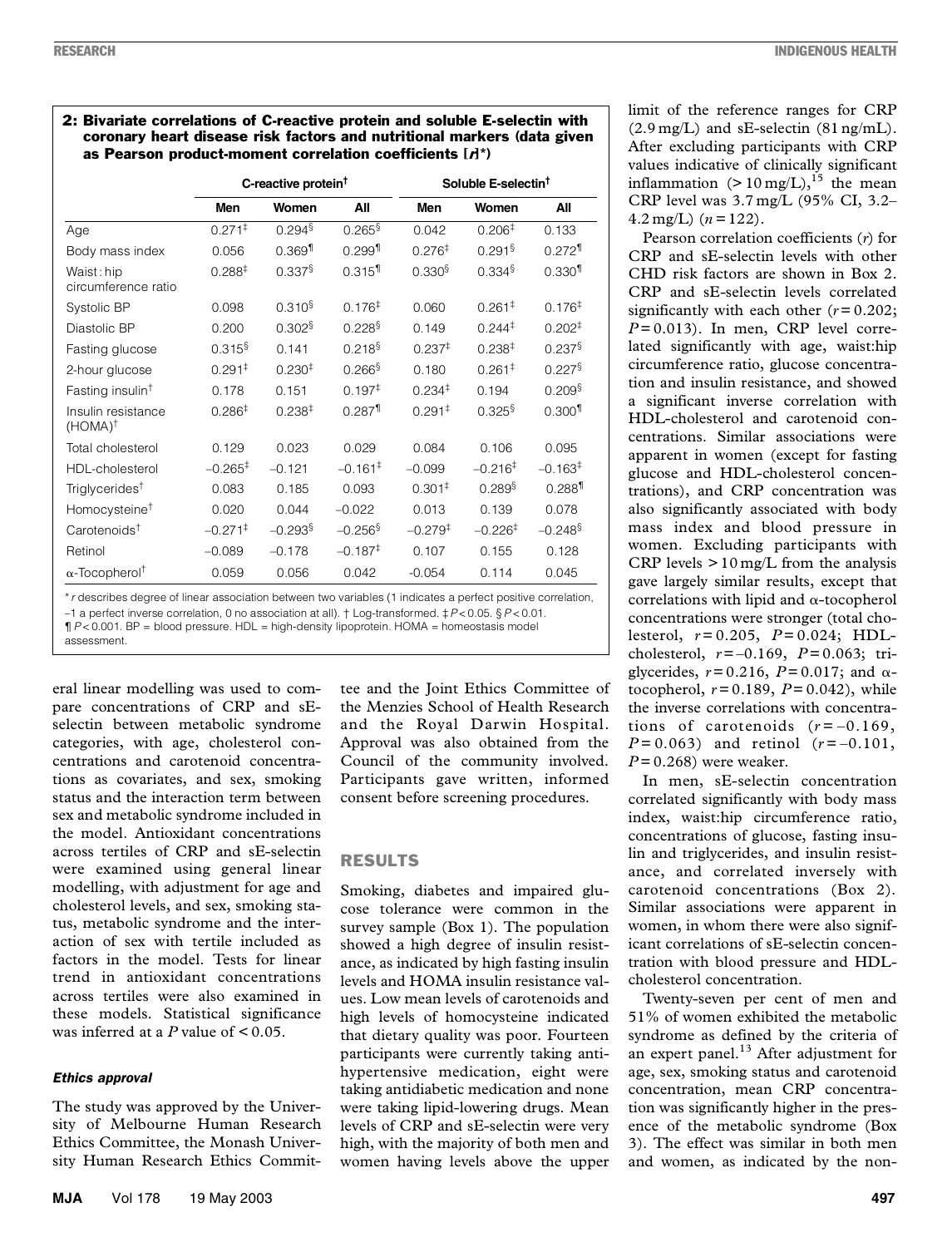

*geometric mean (95% CI), adjusted for age and smoking status. P-values are for the difference in means between strata of the metabolic syndrome.*

significance of the interaction term of sex with the metabolic syndrome  $(P=0.596)$ . Exclusion of individuals with CRP level  $> 10$  mg/L from the analyses made no substantial difference to the results (data not shown). Inclusion of sE-selectin as a covariate made no substantial difference to the results (data not shown).

The mean concentration of sE-selectin was also significantly higher in the presence of the metabolic syndrome (Box 3). The interaction between sex and the metabolic syndrome was not significant  $(P= 0.311)$ . Inclusion of CRP concentration as a covariate made no substantial difference to the results (data not shown). In these models, neither CRP concentration  $(P=0.315)$  nor sE-selectin concentration (*P* = 0.755) varied by smoking status.

Data for CRP and sE-selectin concentrations were stratified into tertiles to examine the relationship with individual plasma antioxidant concentrations (Box 4). After adjustment for age, sex, smoking status, plasma cholesterol concentration and the metabolic syndrome, there were significant linear decreases in lycopene,  $\beta$ -carotene, cryptoxanthin and retinol levels with increasing CRP (Box 4). Excluding participants with CRP level  $> 10$  mg/L made little difference to the results (other than to strengthen the associa-

tion with lycopene; data not shown). Inclusion of sE-selectin concentration as a covariate in these models made little difference to the results (data not shown).

After adjustment for age, sex, smoking status, plasma cholesterol concentration and the metabolic syndrome, there were significant linear decreases in concentrations of lycopene,  $\beta$ -carotene, cryptoxanthin and lutein + zeaxanthin with increasing sE-selectin concentration (Box 4). For the relationship of cryptoxanthin and lutein + zeaxanthin with sE-selectin, there were significant interactions with sex, such that their concentrations decreased linearly with increasing sE-selectin in men but not in women (data not shown). Inclusion of CRP as a covariate in these models made no substantial difference to the results (data not shown).

Homocysteine concentration did not vary across tertiles of either CRP or sEselectin.

#### **DISCUSSION**

Our study shows very high levels of circulating markers of vascular endothelial damage and subclinical inflammation in a remote population of Aboriginal people. Average CRP concentration (5.4 mg/L) was within the

range associated with the highest risk of CHD mortality in men and women. $8,9$ Average sE-selectin concentration (119 ng/mL) was well above the mean for people with incident CHD or carotid atherosclerosis in the United States  $(40-50 \text{ ng/mL})^{10}$  and that for Europeans with cardiovascular disease  $(80 \text{ ng/mL})$ .<sup>16</sup> Average levels of both markers were higher in the presence of the metabolic syndrome, as reported in other populations.<sup>17,18</sup> Moreover, these markers were inversely and independently associated with diet-derived antioxidants from fruit and vegetables. Our results are consistent with the very high mortality rate from cardiovascular disease in the fourth and fifth decades of life among Aboriginal people.<sup>1</sup> The data suggest that vascular inflammation is a major factor mediating the elevated CHD risk associated with adverse social environmental circumstances and the high prevalence of the metabolic syndrome in this population.

Our study did not exclude prevalent cases of CHD, and this may have resulted in higher average CRP and sEselectin levels than are seen in other populations. However, the fact that both markers of vascular damage were elevated, even in the absence of risk factors such as the metabolic syndrome, suggests that endothelial activation and inflammation are preceding, and mediating, overt CHD in this population. Acute infection also raises CRP levels dramatically, but exclusion of people with CRP levels  $> 10$  mg/L from statistical analyses did not substantially alter our conclusions.

Some major studies of CRP level as a CHD risk factor have not applied an upper limit of CRP level as an exclusion criterion, $8,9$  and to apply such a limit assumes that elevated circulating (and tissue) CRP levels *per se* are less important than the underlying source of inflammation. As this assumption is yet to be definitively tested, it is difficult to interpret CRP levels unequivocally. In addition to being a marker of inflammation, CRP may have direct detrimental effects on vascular tissues, $19$  which may partly explain the association of insulin resistance with inflammation and endothelial dysfunction.

Cross-sectional studies in other populations have shown relationships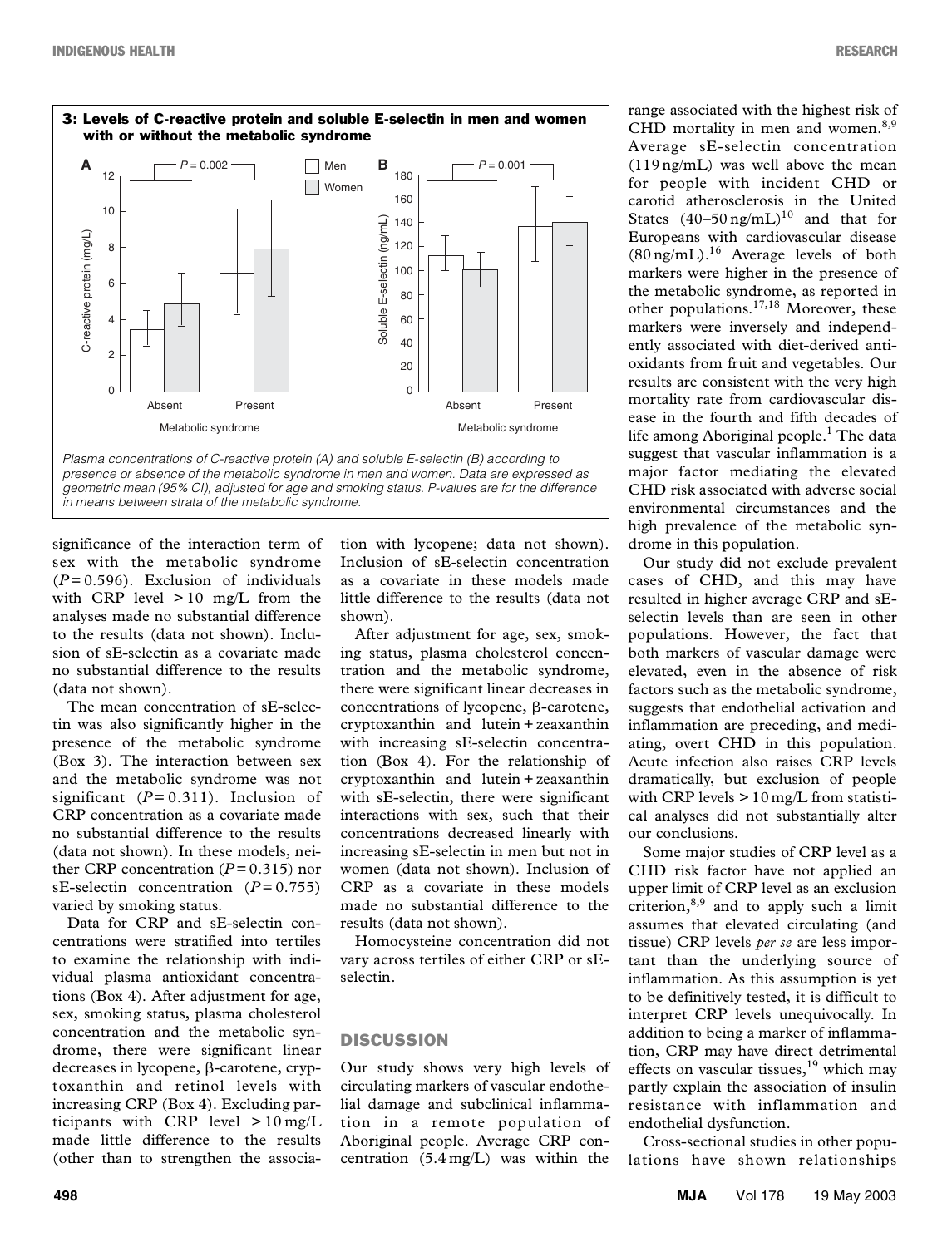between chronic inflammation and body mass index, insulin resistance, diabetes, blood pressure and other metabolic syndrome components, as well as an inverse relationship with physical activity.<sup>17,20,21</sup> The association of CRP (and sE-selectin) concentration with blood pressure was stronger in women in our study, as it was in the Mexico City Diabetes Study.<sup>22</sup> Furthermore, CRP level predicted six-year incidence of metabolic syndrome components among women in that study. $22$  Like CRP, sE-selectin concentration was correlated with markers of insulin resistance and other metabolic syndrome components in the Aboriginal population we studied.

Concentrations of CRP and, to an even greater extent, sE-selectin were inversely related to plasma levels of antioxidants derived from vegetables and fruit. Such evidence for dietary antioxidant protection against endothelial dysfunction and inflammation is consistent with previous studies. Endothelial dysfunction, induced in healthy subjects by instigating hyperinsulinaemia, can be ameliorated by the administration of vitamin C.<sup>23</sup> In people with peripheral arterial disease, vitamin C levels have been found to be inversely associated with CRP levels.<sup>24</sup> Lycopene has also been shown to reduce the expression of sE-selectin and other cell-adhesion molecules on human aortic endothelial cells in culture, and also to modulate leukocyte binding.<sup>25</sup> Together, these results suggest that protection from oxidative stress provided by carotenoids and other dietary components of fruit and vegetables is important for the vasculature and thus prevention of CHD. However, our cross-sectional study cannot identify cause and effect relationships, and it may be that plasma carotenoid levels (related to fruit and vegetable consumption) are markers of a generally more healthy lifestyle rather than being of specific importance in themselves. Furthermore, if inflammation and its associated metabolic abnormalities are associated with greater degrees of oxidative stress, it may be that carotenoids are being removed from circulation at a greater rate when inflammation and metabolic abnormalities are present.

Poor dietary quality has been reported in other remote Aboriginal

communities<sup>5</sup> and, coupled with high oxidant stress in the form of high prevalences of diabetes and smoking, suggests that diet and food supply may be important contributors to excessive CHD risk. Endothelial dysfunction and CHD risk have also been linked to psychological stress,<sup>26</sup> catecholamine metabolism $27$  and chronic conditions such as periodontal disease and *Helicobacter* and *Chlamydia* infections.28 We believe that the inverse associations of vascular inflammatory markers with dietary antioxidants, and positive relationships to metabolic syndrome components, provide further evidence of the need for broad-based interventions, including nutrition and physical activity, such as those community-directed interventions shown to be effective. $29,30$ Optimal nutrition and physical activity are, in turn, determined by issues such as food supply, education, infrastructure, social inequalities and psychosocial factors.

In conclusion, high levels of markers of inflammation and vascular endothelial dysfunction suggest these processes may be important mediators of CHD risk in Aboriginal people.

#### ACKNOWLEDGEMENTS

The authors thank George Dragicevic, Connie Karschimkus, Janina Chapman, Olga Strommer and John Wilkie for expert technical assistance; and Karen Skinner, Michelle Skinner and Nick Balazs for facilitating homocysteine assays. We thank the many people who assisted through their involvement in community screening and feedback.

#### COMPETING INTERESTS

Our study was funded by grants from the National Health and Medical Research Council and the National Heart Foundation of Australia. AJJ was supported by an NHF Clinical Research Fellowship. KR is a VicHealth Public Health Research Fellow. Supporting sources had no involvement in study design, data collection and analysis and did not influence submission of this paper for publication.

#### REFERENCES

- 1. Gracey M, Williams P, Smith P. Aboriginal deaths in Western Australia: 1985-89 and 1990-94. *Aust N Z J Public Health* 2000; 24: 145-152.
- 2. McDermott R, Rowley KG, Lee AJ, et al. Increase in the prevalence of obesity and diabetes and decrease in plasma cholesterol in a central Australian Aboriginal community. *Med J Aust* 2000; 172: 480-484.
- 3. Rowley KG, Iser DM, Best JD, et al. Albuminuria in Australian Aboriginal people: prevalence and associations with components of the metabolic syndrome. *Diabetologia* 2000; 43: 1397-1403.
- 4. Madden R. National Aboriginal and Torres Strait Islander Survey 1994. Detailed findings. Canberra: Australian Bureau of Statistics, 1995.





*Plasma antioxidant concentrations were stratified by tertiles of inflammatory marker levels. Data are expressed as mean or geometric mean (95% CI), adjusted for age, sex, plasma cholesterol concentration, metabolic syndrome status and smoking. P-values indicate significance of tests for linear trend in antioxidant concentrations across tertiles.*